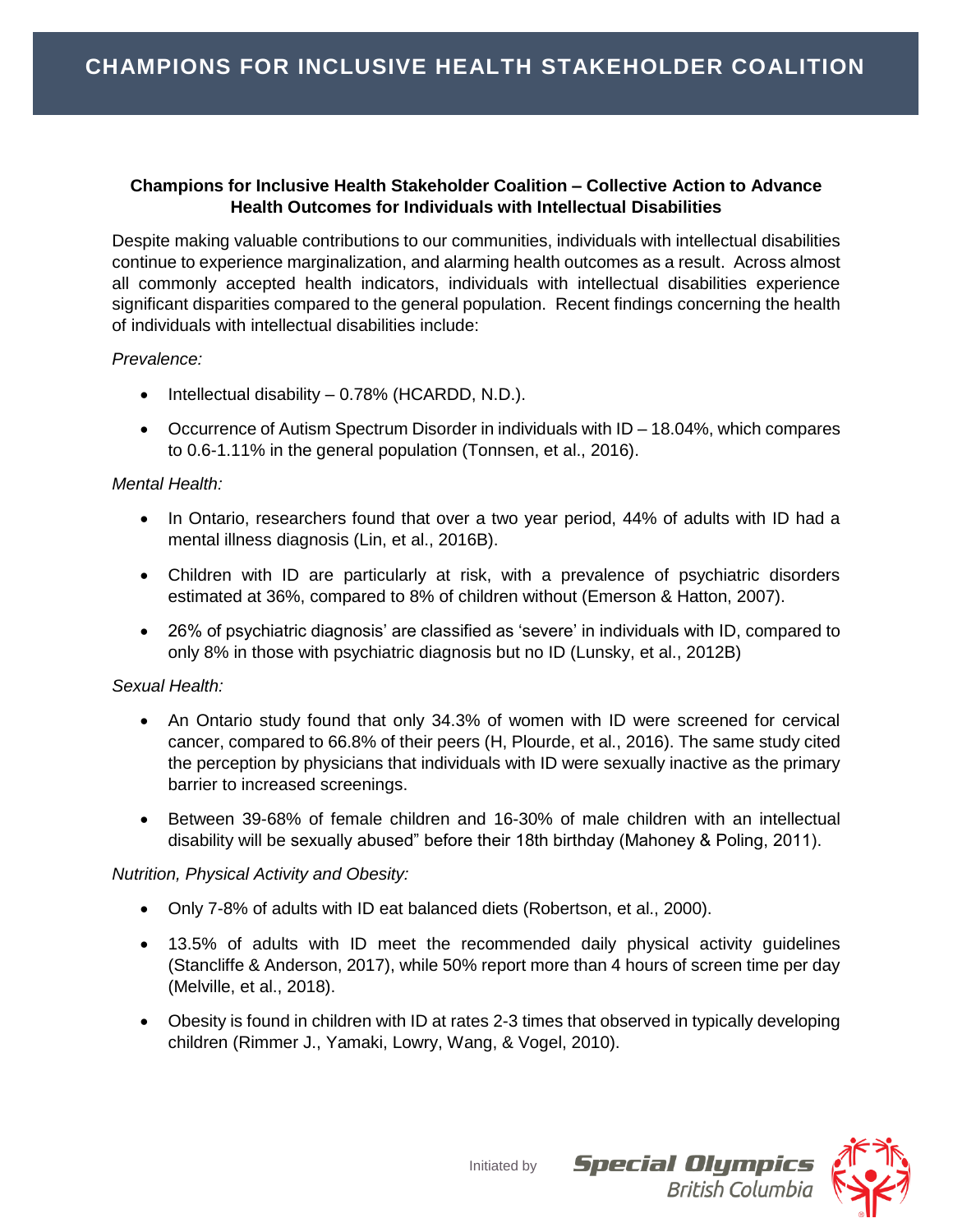### *Drug and Alcohol Use:*

- A recent Ontario-based study found that over a two year period, individuals with ID had a prevalence of Substance-Related and Addictive Disorders (SSRD) of 6.4% (Lin, et al., 2016A).
- In the UK, children with ID comprised 9% of all children with potentially harmful drinking habits (Emerson, et al., 2016).

### *Access to Quality Care:*

- An Ontario study found that individuals with ID were 2-3 times more likely to be hospitalized for an ACS condition (potentially preventable hospitalization). ACS hospitalizations rates are used as an indicator of access to quality care (Balogh & Ouellette-Kuntz, 2005).
- The proportion of women with ID in Canada who are not screened for breast cancer is 1.5 times greater than it is for women without ID (Cobigo, et al., 2013).

### *Pharmacology:*

- By analysing the Ontario Drugs Benefits claims database, researchers found that 50% of individuals with ID are dispensed multiple medications concurrently, with 22% being dispensed five or more concurrently (Lunsky, et al., 2013). Of individuals prescribed 5 or more medications concurrently, 32% did not have regular follow-up visits with the same physician, making discontinuation unlikely.
- Researchers in the Netherlands found that in individuals with ID taking a psychotropic drug, 80% had a drug-related problem (Scheifes, et al., 2016).
- Dutch researchers found that 69% of prescriptions for antipsychotics were issued to deal with problem behaviours, while only 5% were issued as a result of a chronic psychotic disorder (Kuijper & Hoekstra, 2017).
- In Ontario, 39.2% of individuals with ID filled at least one antipsychotic prescription over a six year period, with rates jumping to 56% for adults living in a group home setting (Lunsky, et al., 2018). Of these individuals, 29% had no psychiatric diagnosis.

### *Practitioners and Health Care Providers:*

- Canadian universities do not generally include substantial training in intellectual disabilities during undergraduate medical programs; however, the University of Toronto and Queens University have both implemented some form of training. A survey of undergraduate medical students at these institutions found that while 85.6% of respondents had received some specialized ID training, 93.3% felt that more patient exposure and curriculum development was needed (Burge, et al., 2008).
- 51.8% of practitioners who work with individuals with ID will be exposed to aggressive behaviour over a 12 month period (Crocker, et al., 2006).
- Little guidance has been provided concerning the Medical Aid in Dying Act and individuals with ID, which is troubling given the risk of inducement and a population that is ageing.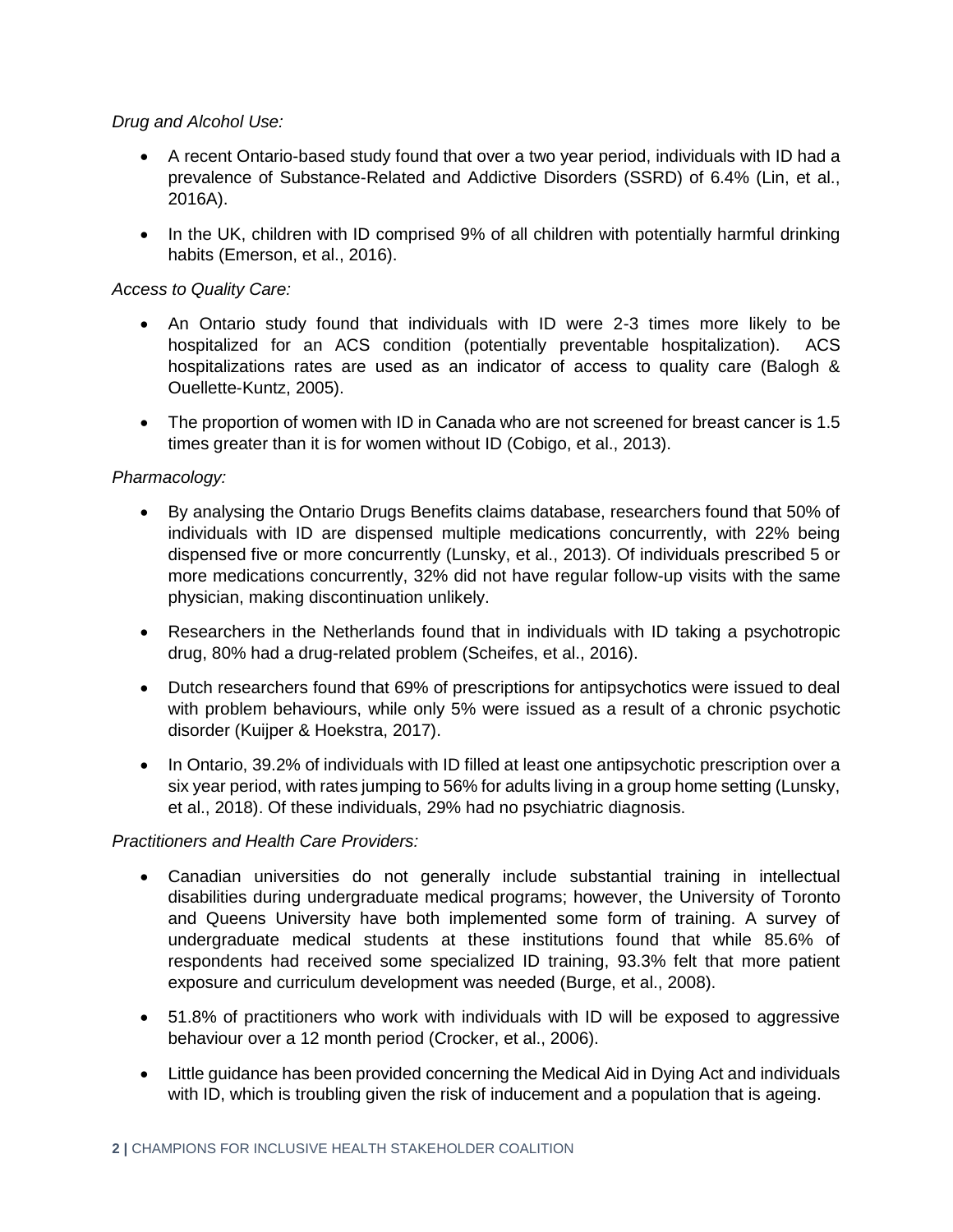### *Oral Health:*

- Individuals with ID have a higher proportion of filled teeth, extracted teeth, less preventive care and an increased prevalence of traumatic dental injuries (Gallagher & Fiske, 2007; Anders & Davis, 2010; Waldman et al., 2001, Pezzementi & Fisher, 2005).
- As a result of anxiety and behavioural concerns, many adults with ID cannot receive any dental treatment, including dental hygiene, unless they are under general anesthesia (GA) (Miyawaki, et al., 2004). Procedures involving GA are often riskier for individuals with ID, who may not be able to adequately respond if complications arise and are at risk for delayed emergence times (Higuchi, et al., 2017).

Cumulatively, these health disparities result in an expected lifespan for individuals with intellectual disabilities in Canada that is twenty years shorter than their peers in the general population. While there is cause for concern, there is also reason for optimism. Achieving health equity is simply a matter of:

- 1. Promoting more active lifestyles
- 2. Empowering individuals with intellectual disabilities to eat more nutritious diets
- 3. Fostering the social inclusion of individuals with intellectual disabilities in our communities.
- 4. Developing a health service system that is responsive to the needs of individuals with intellectual disabilities.

## **Collective Action for Inclusive Health**

Spurred by the growing recognition that collective action is needed to address the unacceptable health outcomes faced by individuals with intellectual disabilities in BC, a diverse group of stakeholders met to establish a roadmap for collaboration. Together, they formed the Champions for Inclusive Health Stakeholder Coalition, which is unified by the following Mission Statement:

*"The elimination of health disparities faced by individuals with intellectual disabilities in B.C. and the establishment of resources, expertise and best-practices that can encourage and inform efforts in other jurisdictions and position B.C. as the global leader in inclusive health."*

Guided by a Steering Committee, the Champions for Inclusive Health Stakeholder Coalition is comprised of six thematic Working Groups, each of which is currently engaging in meaningful discussions and initiatives. To learn more about the work of the Coalition, you are encouraged to reach out to Scott Howe, the Coalition Director, at [showe@howeinternational.consulting.](mailto:showe@howeinternational.consulting)

# **Finding Your Role in the Solution**

Regardless of your professional background or organizational mandate, there are countless ways that you can support our efforts to advance the health outcomes faced by individuals with intellectual disabilities. Ask yourself the following:

- 1. Do I know somebody with an intellectual disability?
- 2. Do members of my profession or professional network serve individuals with intellectual disabilities?